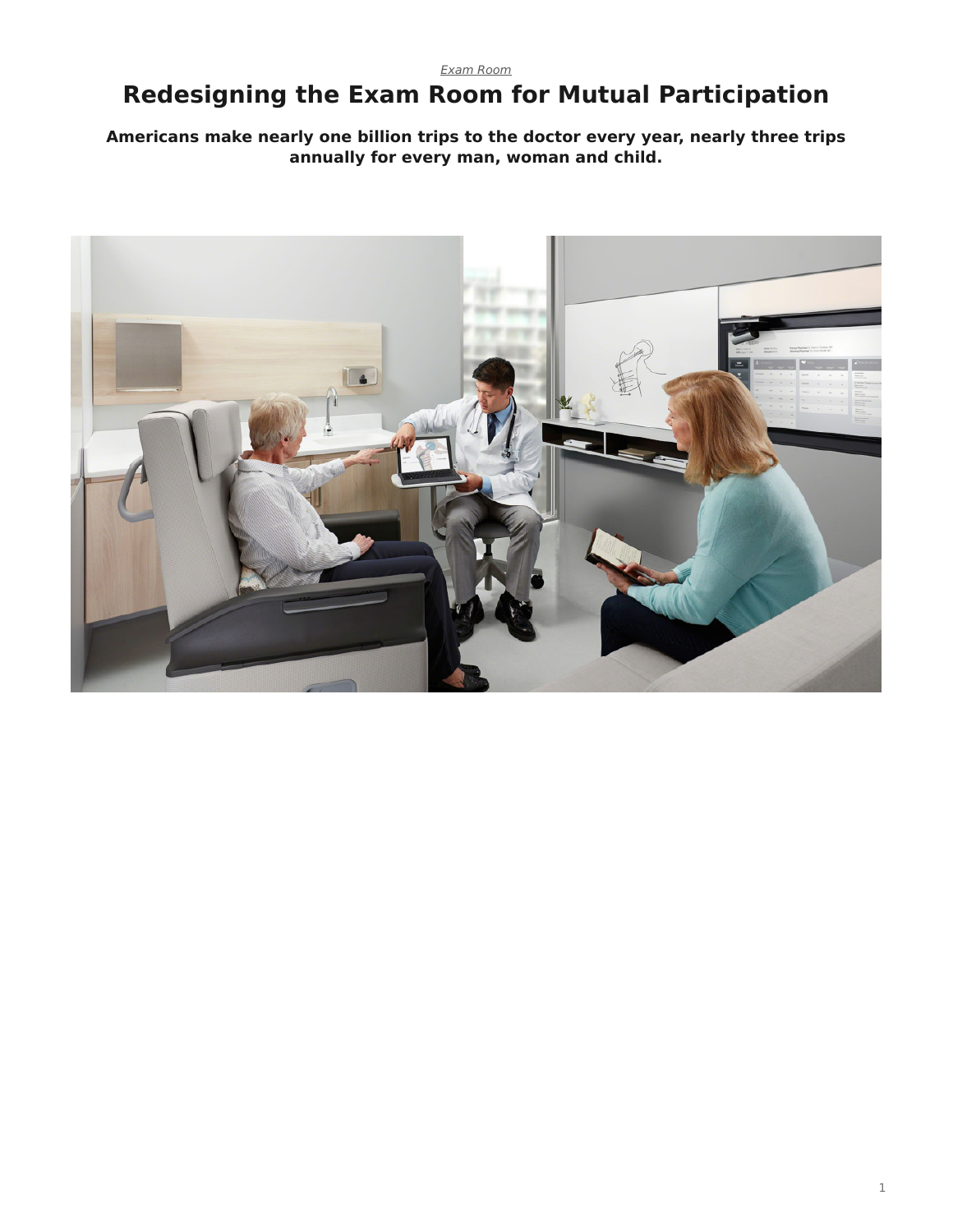

Americans make nearly one billion trips to the doctor every year, nearly three trips annually for every man, woman and child. It's a universal scene—the exam table with its crinkly paper, the iconic doctor's stool and a stiff chair for a family member. Maybe there's a computer mounted to the wall or on a desk.

Replace the computer with a paper chart and this could be straight out of the 1950s—an era of booming healthcare construction. Nearly 70 years ago, the types of care patients needed were different. Expectations were different. Technology was different. Even the way clinicians and patients interacted was different. Yet many [medical exam room designs](https://www.steelcase.com/spaces-inspiration/health-spaces-exam/) today still reflect these outdated needs, failing to deliver optimal experiences for patients, family members and clinicians alike.

#### **Today, exam rooms must be reconceived in the context of doctor-patient interaction models to support modern needs.**

One model, known as Mutual Participation, is the focus of a study by Steelcase Health researchers and led to a new set of design principles, exam room concepts and ultimately to new product ideas, all created to transform exam rooms into spaces that meet today's needs. Typical exam environments enable a fading model of care, despite clinicians' desire to partner with patients and families, and the need for families and patients to be active participants. Let's investigate the factors driving the need for change, and set the scene for the exam rooms of tomorrow.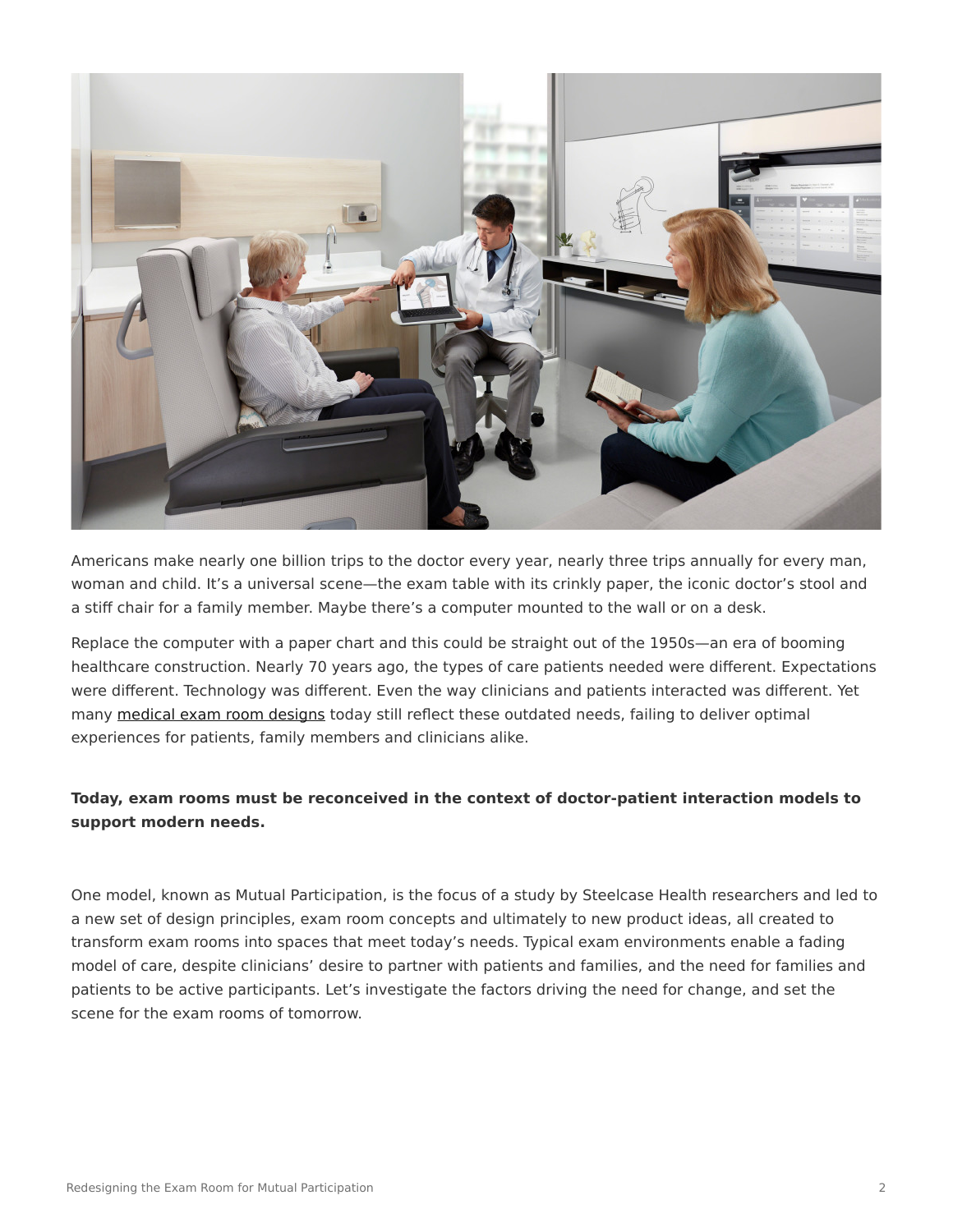

*This is an excerpt of a story included in a new publication "Exam + Waiting Experiences Reimagined*." by *Steelcase Health. [Start here to get the full booklet.](http://info.steelcase.com/steelcase-health-special-edition-download?utm_source=Steelcase.com&utm_medium=BlogPost&utm_campaign=2016-NeoCon-Health)*

## **Get the Booklet**

In this new publication, Steelcase Health explores two key issues facing healthcare. The first is how to evolve the exam room from an outdated space to one that builds new levels of patient trust and confidence—making them active participants in their care. The second article involves the waiting room experience: turning it from a passive environment to one that actively supports our physical, technological, and emotional needs.

### **Featured Product**